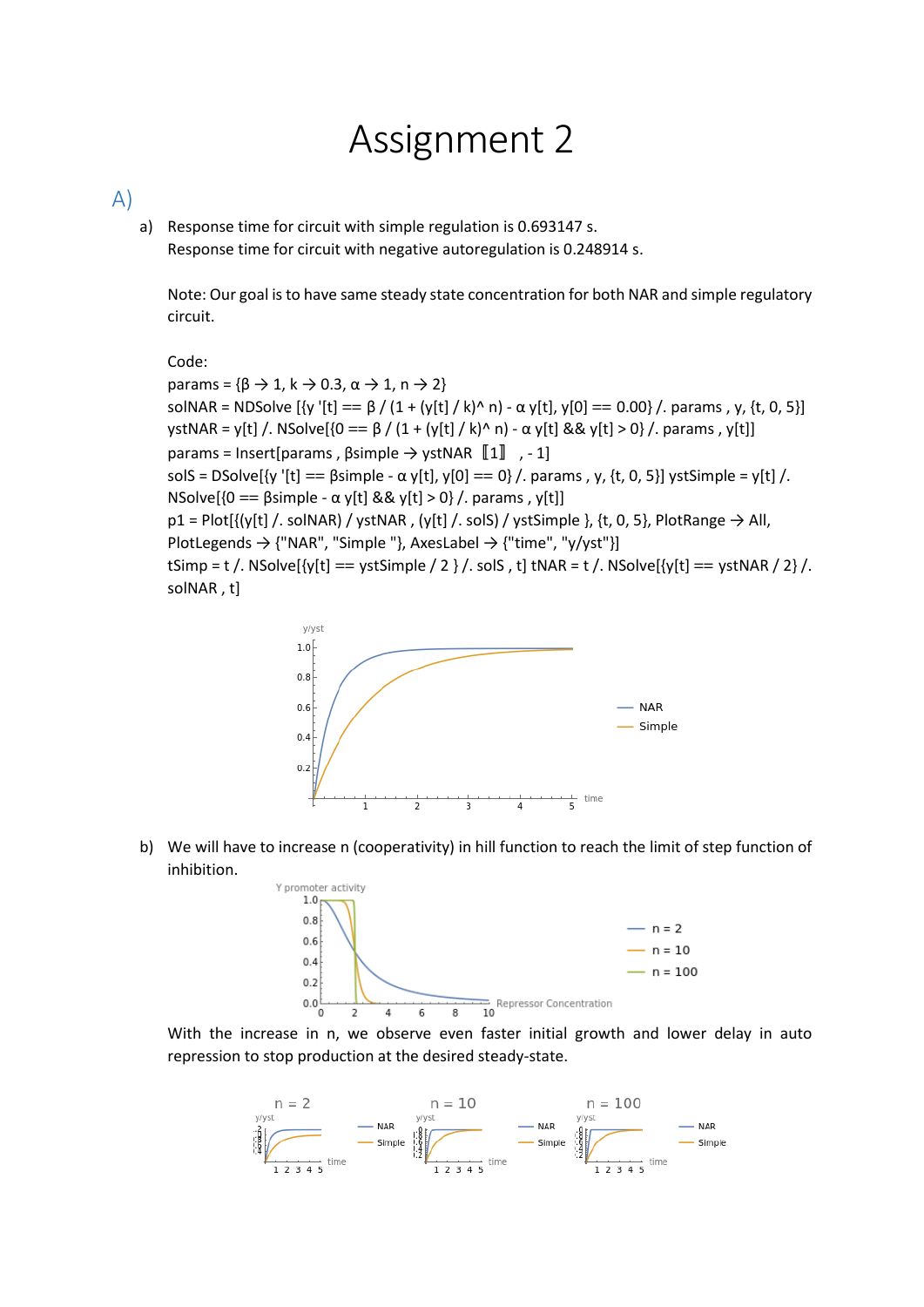c) Given,  $\beta_{NAR} = 2,20,200 \mu M/h$  and  $n \to \infty$ . Now since  $y[t] \ll \beta_{NAR}/\alpha$ , we can approximate  $T^{NAR}_{1/2}=K/2\beta_{NAR}.$  Response time of simple regulatory circuit is  $T^{simple}_{1/2}=ln2/\alpha$ 

$$
\Rightarrow T_2^{NAR} = 0.3 \frac{\mu M}{2 \times 2,20,200 \mu M \, h^{-1}} = 6.81 \times 10^{-7} \, h
$$

And,

$$
T_{1/2}^{simple} = \frac{ln2}{1 h^{-1}} = 0.693 h
$$

- d) At the step function limit i.e.  $n \to \infty$  and  $y[t] \ll \beta_{NAR}/\alpha$  , we know  $T_{1/2}^{NAR} = K/2\beta_{NAR}$  and  $T_{1/2}^{simple}=ln2/\alpha$ . This means  $T_{1/2}^{NAR}$  is does no depends on  $\alpha$ , while  $T_{1/2}^{simple}$  is inversely proportional to α.
	- $\alpha$  1/2 (hr)  $T_{1/2}^{NAR}$  (hr)  $T_{1/2}^{sin}$  $T_{1/2}^{simple}$  (hr) 1 0.005 0.693 2 0.005 0.346 10 0.005 0.069 20 0.005 0.034
- e) Using the above mentioned formulas, we calculate  $T_{1/2}^{NAR}$  and  $T_{1/2}^{simple}$ .

- f) Summary statement:
	- Response time of NAR circuit depends on half saturation constant  $k$  and maximal production rate β.
	- **•** Response time of simple regulatory circuit depends on removal rate  $\alpha$ .
	- Steady state concentration of NAR circuit depends on half saturation constant  $k$ .
	- Steady state concentration of simple regulatory circuit depends on maximal production rate  $β<sub>simple</sub>$  and removal rate α.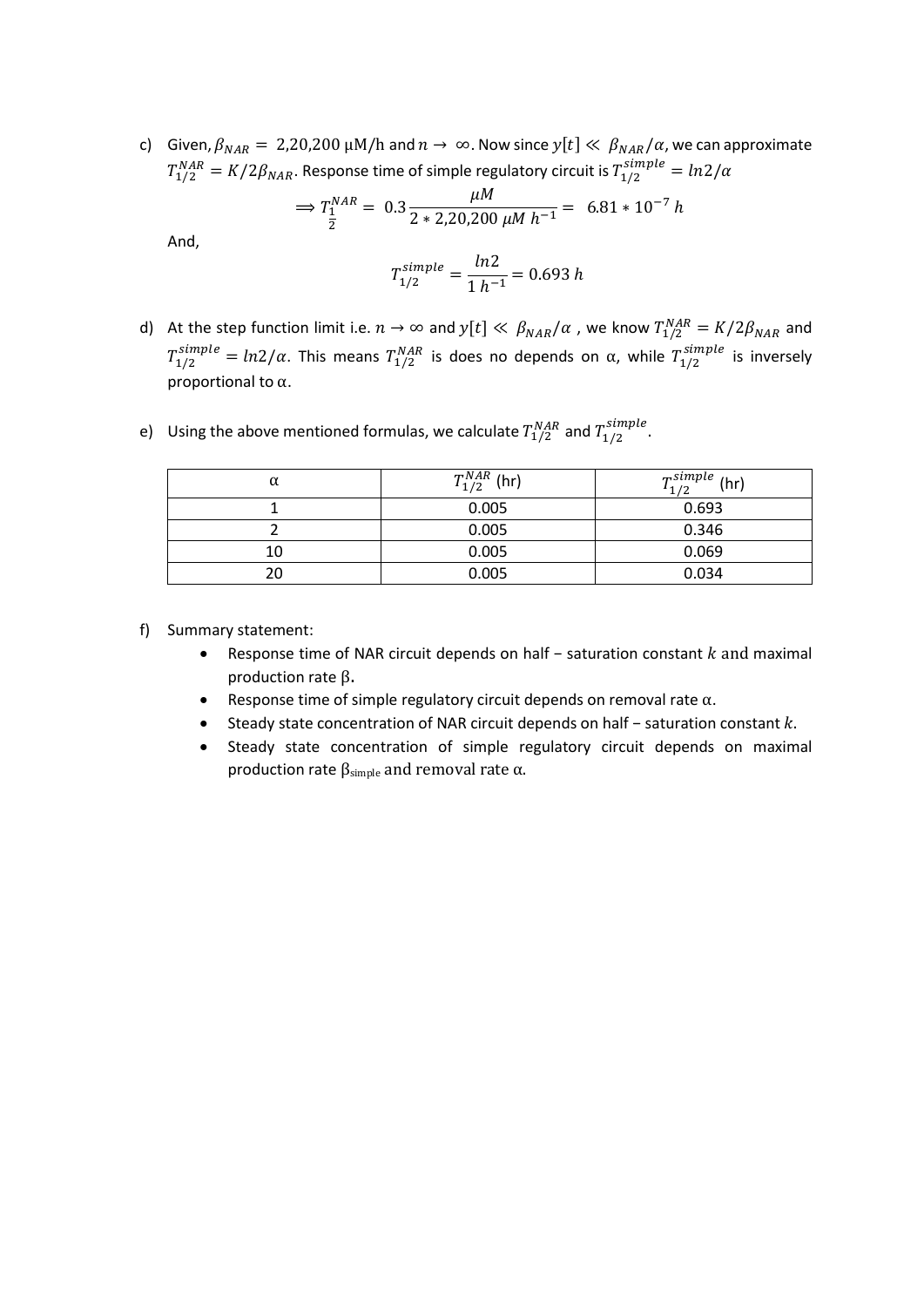- B)
- a) Steady state concentration of y given  $y[0] = 0 \mu M$  is 0  $\mu M$ . Steady state concentration of y given  $y[0] = 30 \mu M$  is 18.6332  $\mu$ M.

The given PAR circuit has three fixed points ( $y = 0 \mu M$ ,  $y = 5.36675 \mu M$  and  $y =$ 18.6332  $\mu$ M). The fixed point  $y = 5.36675 \mu$ M is unstable, thus steady state concentration of y is either  $0 \mu M$  or  $18.6332 \mu M$  which depends on initial conditions.



b) Critical concentration at which the systems switches from the OFF state to the ON state is  $y = 5.37775 \mu M$ .



Code:

params = { $\beta \rightarrow 24$ , k  $\rightarrow 10$ ,  $\alpha \rightarrow 1$ , n  $\rightarrow 2$ } solPAR1 = NDSolve  $[\{y' [t] == \beta ((y[t] / k)^{\wedge} n) / (1 + (y[t] / k)^{\wedge} n) - \alpha y[t], y[0] == 3\}$ . params, y, {t, 0, 20}] solPAR2 = NDSolve  $[\{y' [t] == \beta ((y[t] / k)^n n) / (1 + (y[t] / k)^n n) - \alpha y[t], y[0] == 5\}$ /. params, y, {t, 0, 20}] solPAR3 = NDSolve  $[\{y' [t] == β (y[t] / k)^n n) / (1 + (y[t] / k)^n n) - α y[t], y[0] == 10\}$ /. params , y, {t, 0, 20}] solPAR4 = NDSolve  $[\mathbf{y}']$  t] == β ((y[t] / k)^ n) / (1 + (y[t] / k)^ n) - α y[t], y[0] == 30} /. params , y, {t, 0, 20}] solPAR5 = NDSolve [ {y '[t] == β ((y[t] / k)^ n) / (1 + (y[t] / k)^ n) - α y[t], y[0] == 5.36675 } /. params , y, {t, 0, 20}]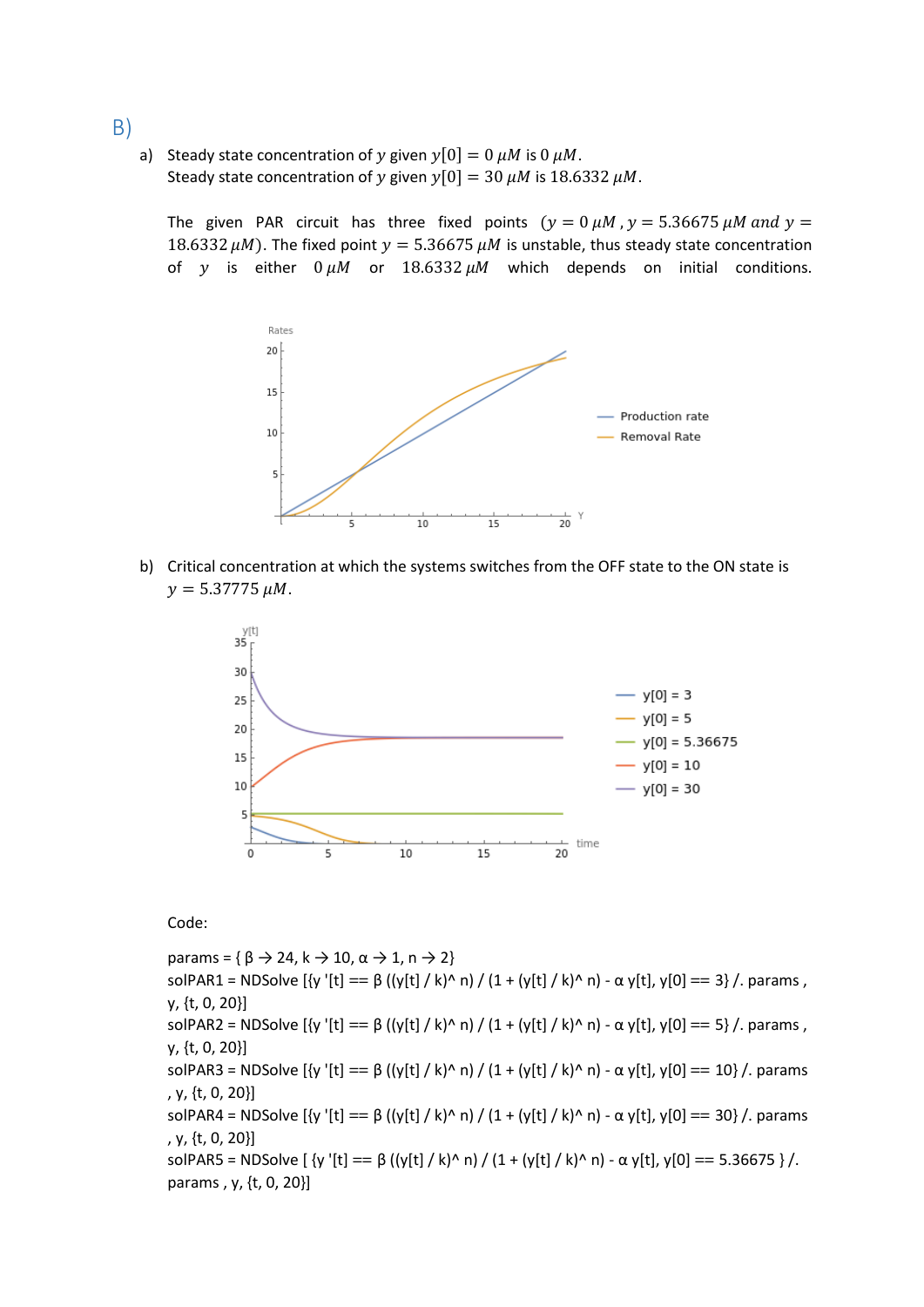Plot[{y[t] /. solPAR1 , y[t] /. solPAR2 , y[t] /. solPAR5 , y[t] /. solPAR3 , y[t] /. solPAR4 }, {t, 0, 20}, PlotRange  $\rightarrow$  {All, {0, 35}}, AxesLabel  $\rightarrow$  {"time", "y[t]"}, PlotLegends  $\rightarrow$  {"y[0] = 3", "y[0]  $= 5"$ , "y[0] = 5.36675 ", "y[0] = 10", "y[0] = 30"}]

- c) System has three steady-states and only two of them are stable.
	- $\bullet$   $y = 0 \mu M$ , stable steady state.
	- $y = 5.36675 \mu M$ , unstable steady state.
	- $\bullet$  y = 18.6332  $\mu$ M, stable steady state.
- d) The steady-state concentration of Y after the pulse of production is gone depends on the duration of the pulse. If the pulse duration  $\leq 0.10$  hr then the steady state concentration is 0 and if pulse duration  $\geq 0.20$  hr then steady state concentration of Y is 18.6332  $\mu$ M.



Note: a is the duration of the pulse in hr.

Pulse duration to switch the steady state from 0  $\mu$ M to 18.6332  $\mu$ M has to be approximately greater than or equal to 0.2 hrs, which is evident from the above graph.

Code:

params = { $\beta \rightarrow 24$ , k  $\rightarrow 10$ ,  $\alpha \rightarrow 1$ , n  $\rightarrow 2$  } p[t] = UnitStep [t] - UnitStep [t - r]

sol = solPAR = ParametricNDSolve [  $\{y' [t] == 50 * p[t] + β (|y[t] / k)^n n\} / (1 + (y[t] / k)^n n) - α$  $y[t], y[0] == 0$  /. params, y, {t, 0, 200}, {r}] Plot[Evaluate [Table[y[a][t] /. sol, {a, 0.1, 0.3, .1}]], {t, 0, 100}, PlotRange  $\rightarrow$  All , PlotRange  $\rightarrow$ {All, {0, 50}}, AxesLabel  $\rightarrow$  {"time (hr)", "Y (uM)"}, PlotLegends  $\rightarrow$  {"a = 0.1", "a = 0.2", "a =  $0.3"$ } ]